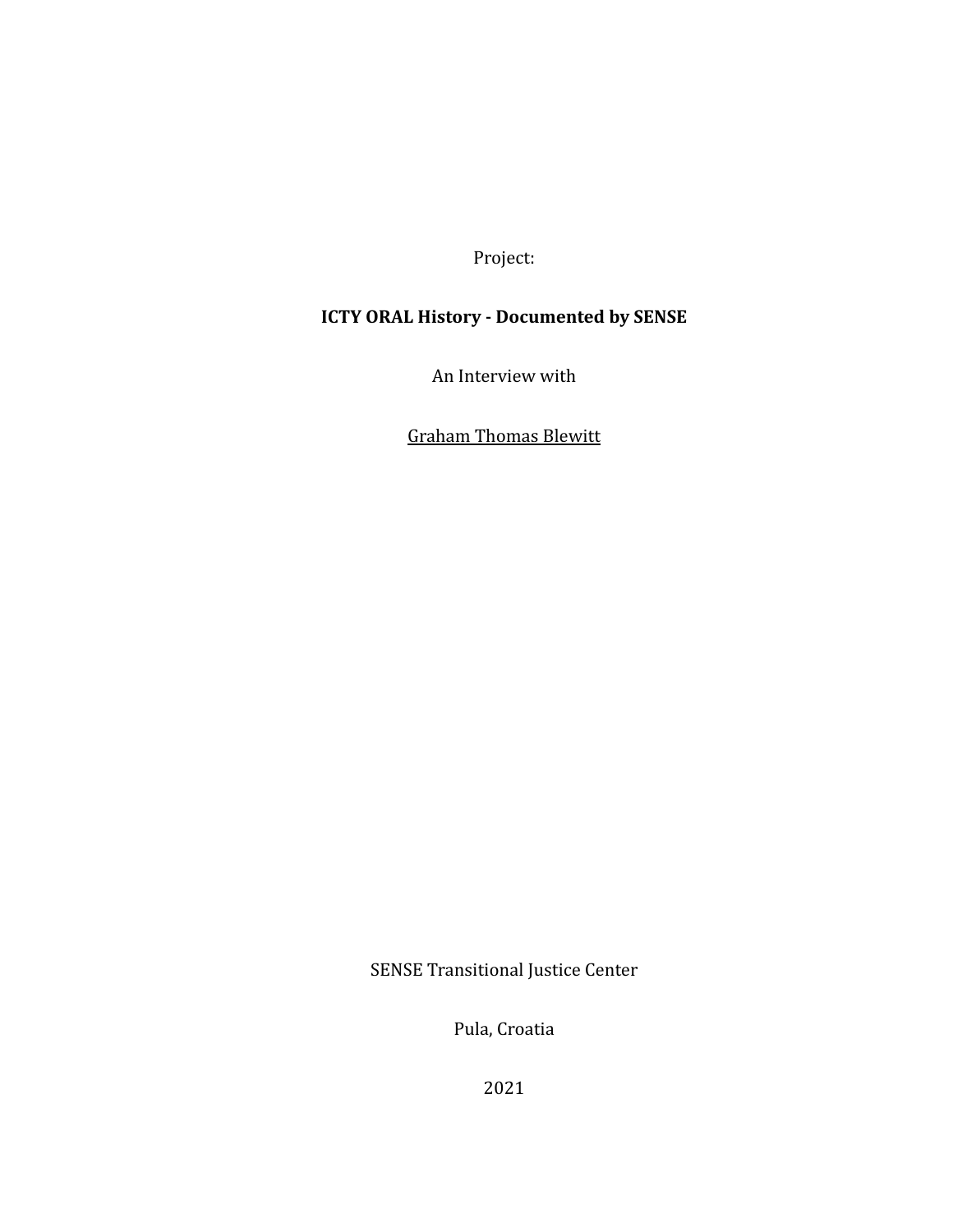Interviewee: Graham Thomas Blewitt (GB) Interviewer: Mirko Klarin Location: The Hague, The Netherlands Date: 13 May 2003

Graham Blewitt, ICTY Deputy Chief Prosecutor (1994-2004), talks about the establishment of the Office of the Prosecutor, the first investigations, indictments, and arrests of indictees. He also reflects on the similarities and differences between the three chief prosecutors he was deputy.

GB: Well, basically, all my working life I've been involved in criminal prosecutions. And more recently, I was involved in investigating and prosecuting organized crime work and indirectly that led me to being involved in the prosecution of Nazi war criminals who were living in Australia.

These were low-level Nazi collaborators who migrated to Australia at the end of the Second World War and there had been allegations surfacing in Australia for many years that there were, in fact, mass murderers living there. And in 1985 or 1986 the government in Australia decided to do something about that. They changed the legislation making it possible for these people living in Australia to be prosecuted as if the crimes had been committed in Australia.

I joined the Nazi war crimes unit in Sydney in 1988. I started there as the deputy director, and I eventually became the director of that unit. We investigated over 840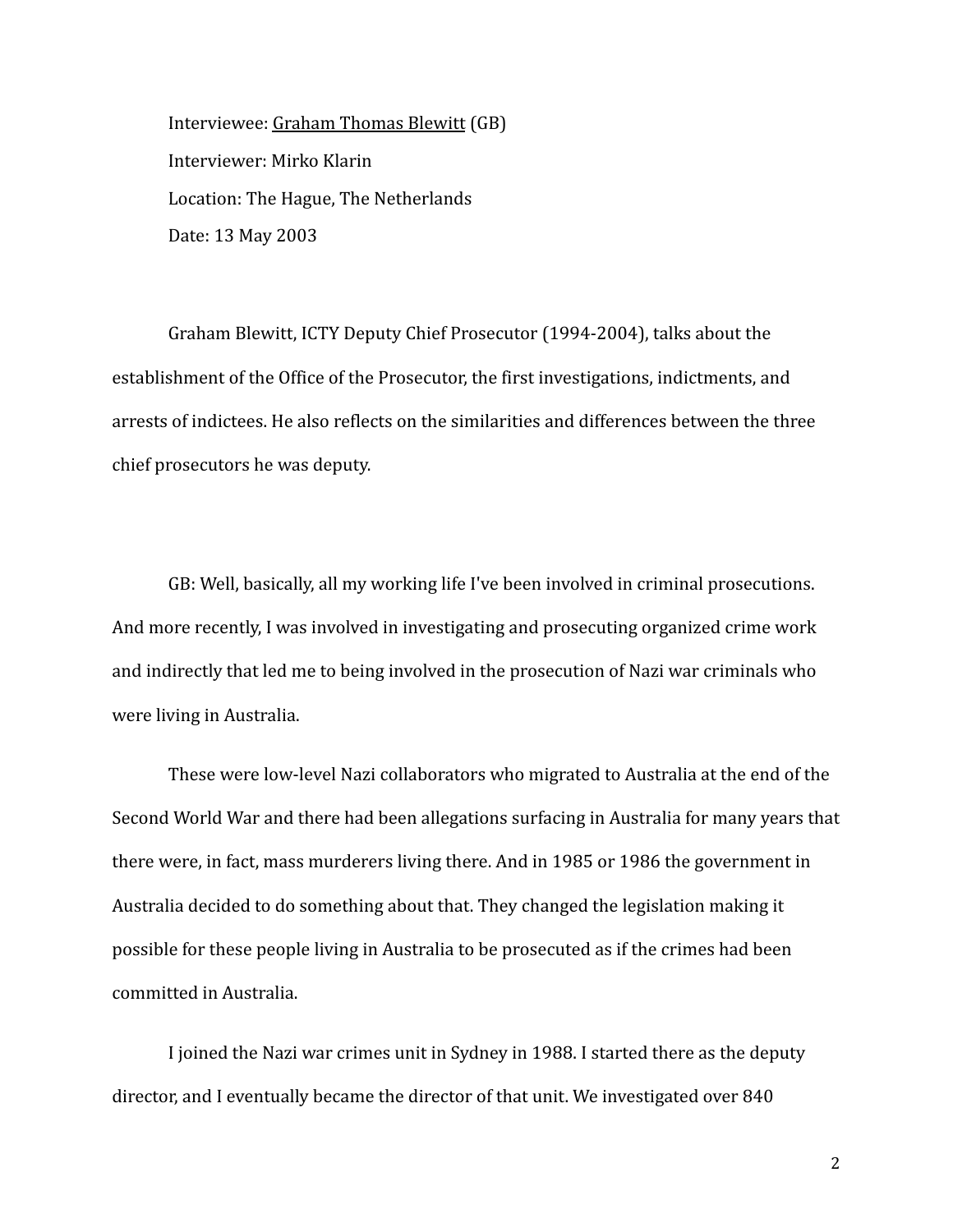separate cases and in about 40 of those we gathered enough evidence to establish that the allegations concerning the suspects were probably correct. But, because the cases were so old, it was 50 years since the crimes had been committed, it was only possible for us to gather sufficient evidence to launch prosecutions against four of those individuals. The last case that was due to go to trial collapsed when the accused had a heart attack before the trial. So, that was in December of 1993. And so, that was the end of the Nazi war crimes work in Australia when the last case didn't proceed to trial.

And it was shortly after that I put my name in the ring to work here, at the Tribunal in The Hague, and I started work here in February of 1994. And I found that the Nazi work was very important and very relevant for what we were going to do here after I joined.

# *Expectations and Surprises*

GB: I think the nature of the work that I'd been doing in Australia with the Nazi cases had prepared me for what the task was going to require. So, there was no real surprise there for that. I also knew that the United Nations was having some difficulty in getting the Tribunal started, so I knew nothing was set up. What did surprise me, however, was that the responsibility for setting it up was going to fall on my shoulders.

When I came to The Hague in January of 1994 to be interviewed for the job, it was for the job of deputy prosecutor, there was already at that stage a prosecutor elect. He interviewed me for the deputy's job and indicated that he was going to recommend my appointment. But, on doing that he then announced that he was going to resign. And it was only at that stage that I realized that the responsibility for setting up the Prosecutor's office would fall on my shoulders. So, I did not expect that.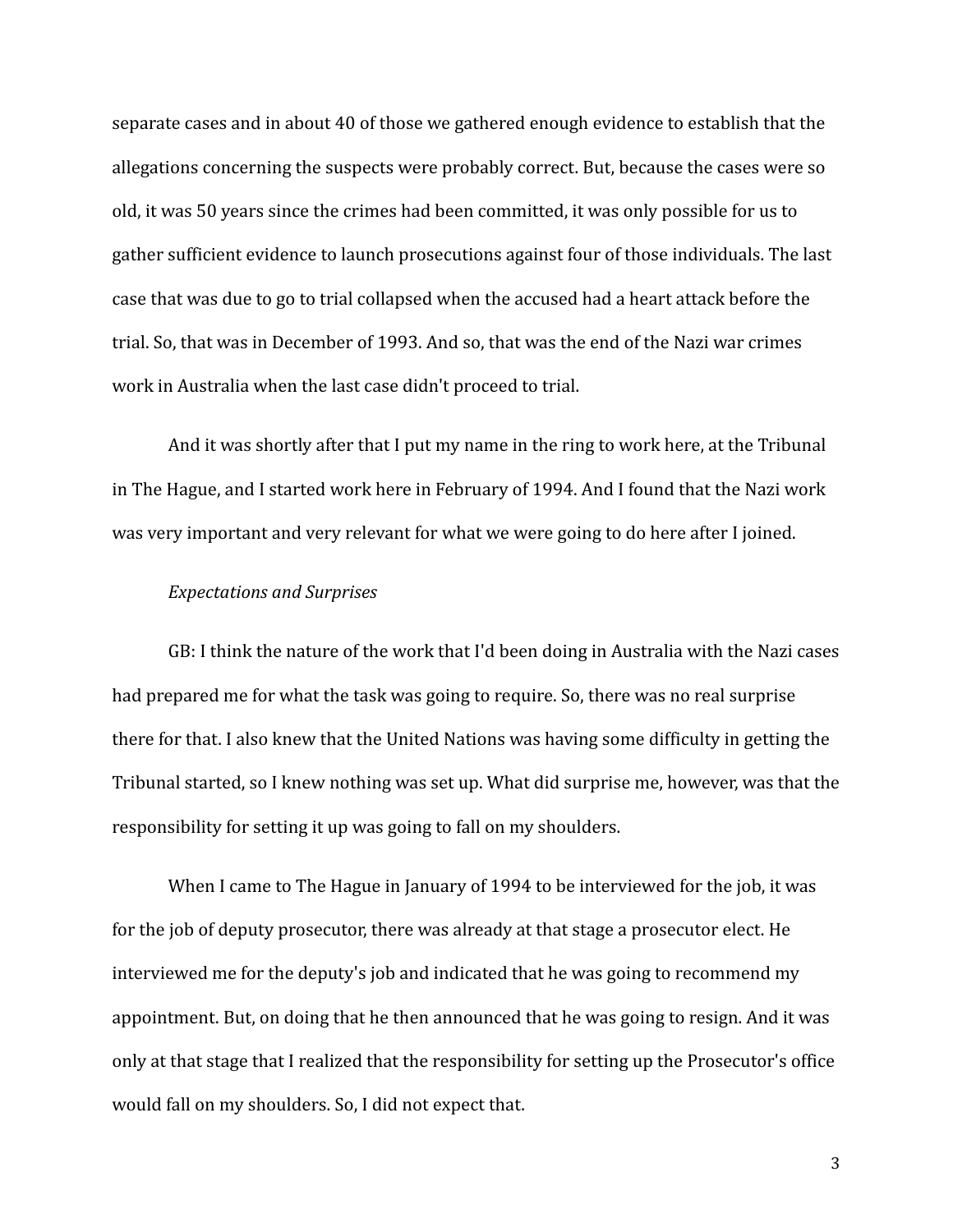So, when I returned in February of 1994, I knew that it was going to be a difficult job. I knew that there was hardly anybody here in this empty building, at least empty on this part of the building. The rest of the building was occupied by the Aegon Insurance Company. So, I was not surprised when I entered the building to find that the halls were empty, there were hardly any desks or chairs. But, you know, I expected that to be the case. But that was the starting point. And, as soon as I arrived, I set about setting up the office.

## *Creating the Office of the Prosecutor*

GB: Well, it had several aspects to it. The first one, of course, was recruiting the staff, because without staff it wasn't going to be possible to do anything. If you bear in mind that the Tribunal was created in May 1993, I arrived in February of 1994, many months had passed and in that intervening period a lot of people had submitted their resumes for jobs in the Tribunal.

And when I arrived in The Hague there were several binders, probably about a meter tall, of people sending their application. So, I started to go through those. I separated them into legal, investigators and analysts, and support staff. And then started to determine who I could recruit. I was very disappointed to see that there was only one investigator amongst all of those thousands of applications, and I recruited that man immediately.

There were many prosecutors, and I started the recruitment process. And included in that bunch, I'm pleased to say, that Mr. Mark Harmon was one of those persons that I initially recruited. But, I would say 90 percent of the applicants were people with diplomatic experience, with no real practical experience in the investigation or prosecution of war crimes.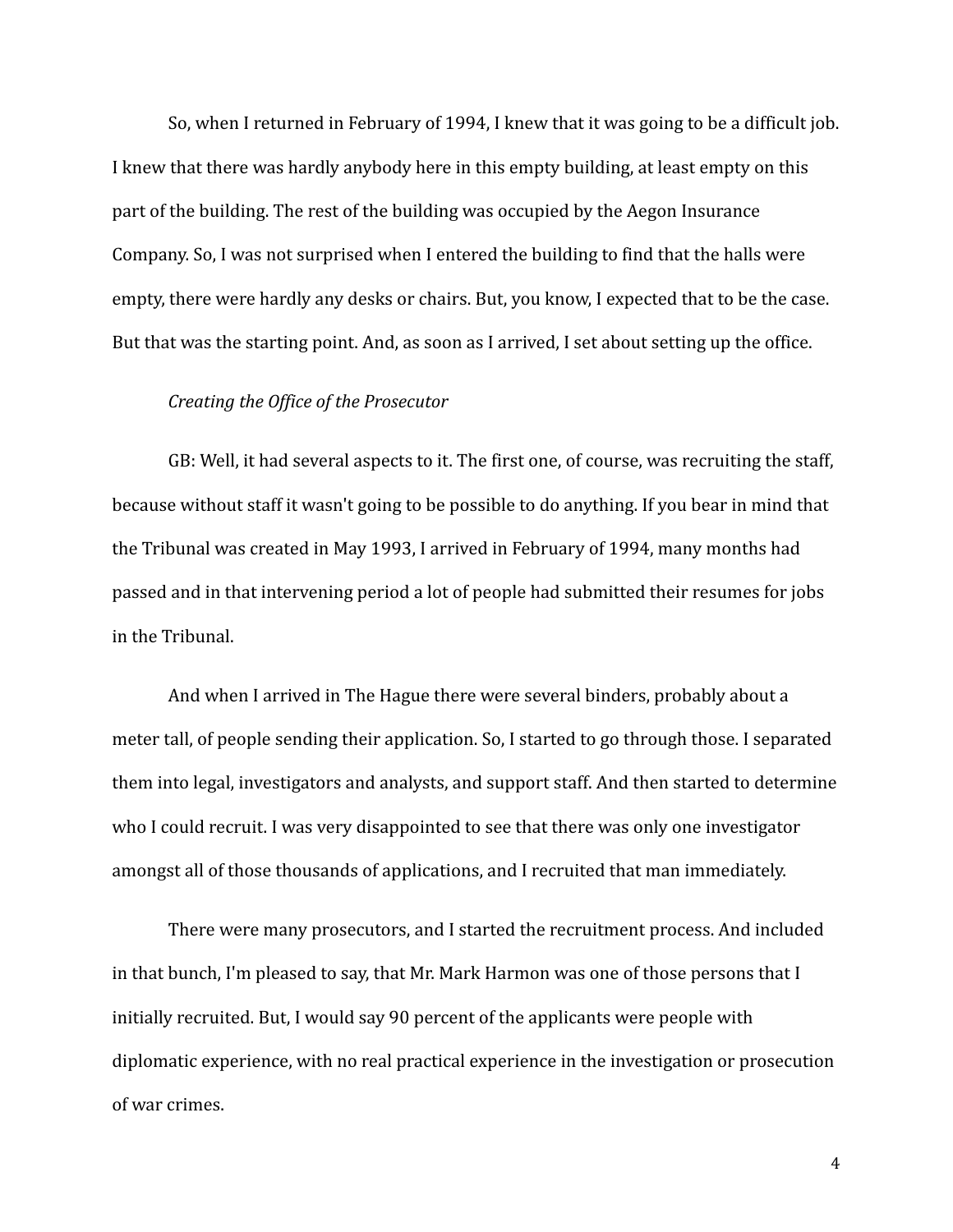So, it took me some weeks to go through all of the applications, but then I realized that I was going to have to do something fairly desperate if I was to get staff. So, I then took advantage of my experience in the war crimes work, because during the investigation of Nazi cases I had dealt very closely with other war crimes units throughout the world, including the United States, Canada, England, Scotland and I decided that I would see if any of those people that I knew, who had this experience, were interested in coming to The Hague. So, I made a series of telephone calls and these people indicated: Yes, they were interested. And I was able to gather together in the first six months about 24 people that I had known and who I respected for their work in the war crimes unit.

## *The First Investigation*

GB: Well, one of the other things I did when I first arrived was to review the material that was gathered in relation to the crimes that were being committed. And this also involved me dealing with the Bassiouni Commission in Geneva. And there we had a lot of assistance and guidance. So, it was becoming clear where our first investigations should be going.

I can say that the first investigation really commenced in June of 1994 when the first investigator walked in the door, and he was followed by several other investigators so that by July there were a handful of people here and we made the decision that we would continue the work that the Bassiouni Commission had done in the Prijedor area. We realized that if we were going to prosecute the leaders, and the leaders were always the original targets of our investigations and we understood that but realizing that it was going to be virtually impossible to start gathering evidence against those people in the leadership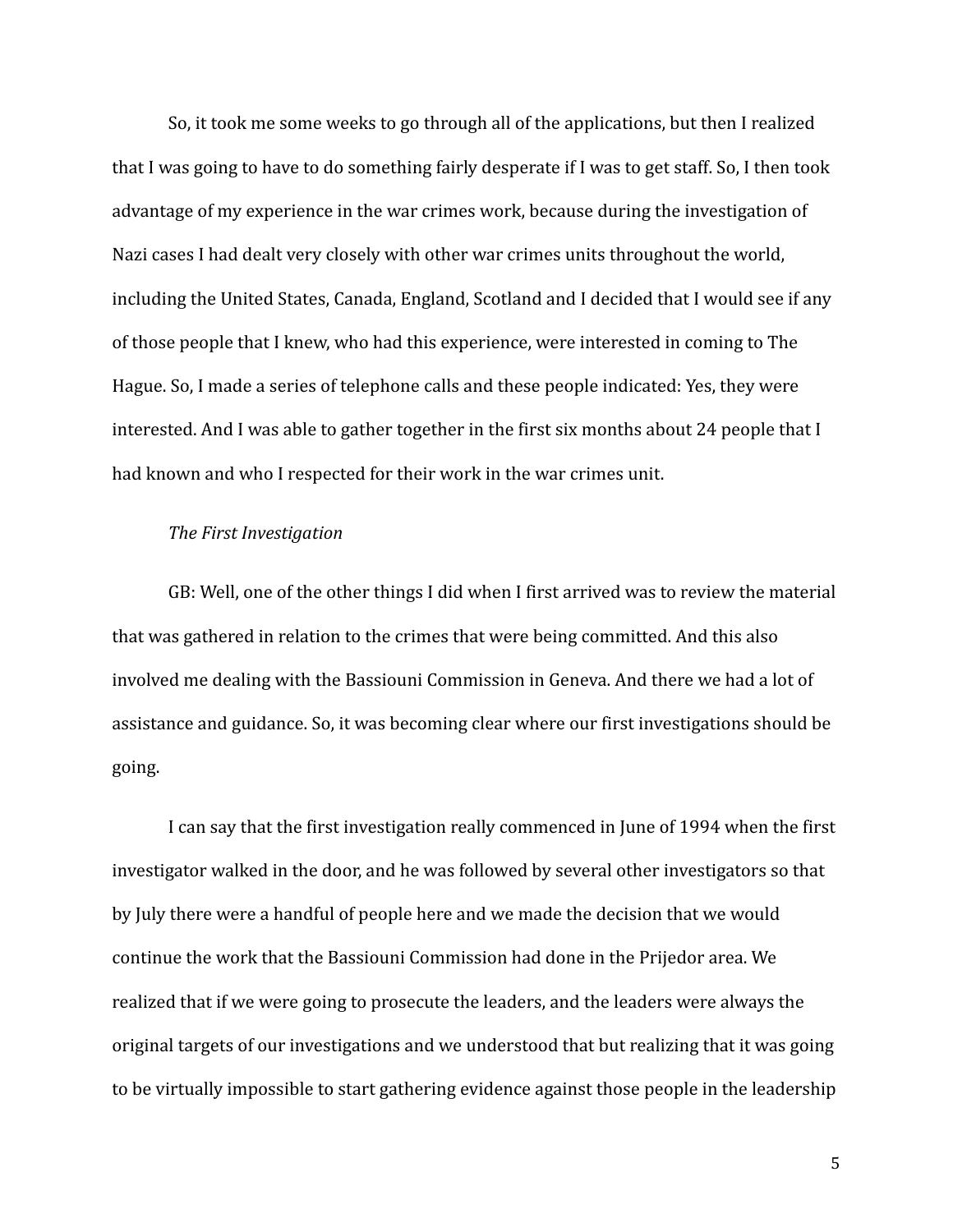positions without first establishing what we call the crime base, then we had to start working to establish and gather evidence about the crimes that were committed.

So, we selected Prijedor and we started sending investigators out to interview those witnesses who had already been identified by the Bassiouni Commission. And, once we started doing that, then the work just built upon that work and as more staff arrived more investigations were carried out and they started to broaden. And then we started to undertake investigations in other areas, other municipalities, like Foča, Bosanski Šamac, Brčko et cetera.

## *The First Indictment*

GB: Well, there was a lot of pressure on the OTP to come out with an indictment. The Tribunal had been set up for more than 12 months at this stage. The judges were all here and waiting for work to do. The international media was asking: When were you going to get started? And so, we really felt that pressure.

And then, I guess from about September 1994, we started to get evidence about Vlasenica and Nikolić's involvement in that camp and we realized that we had sufficient evidence to bring an indictment against Nikolić. And so, we worked very hard to complete that exercise and in November of 1994, the first indictment was issued against Nikolić. And that was a real sense of achievement. The judges were delighted that at last, they could see cases coming forward and that it was possible. Even with the war still going on in Bosnia and with our small level of resources, it still was possible to get enough evidence to bring an indictment.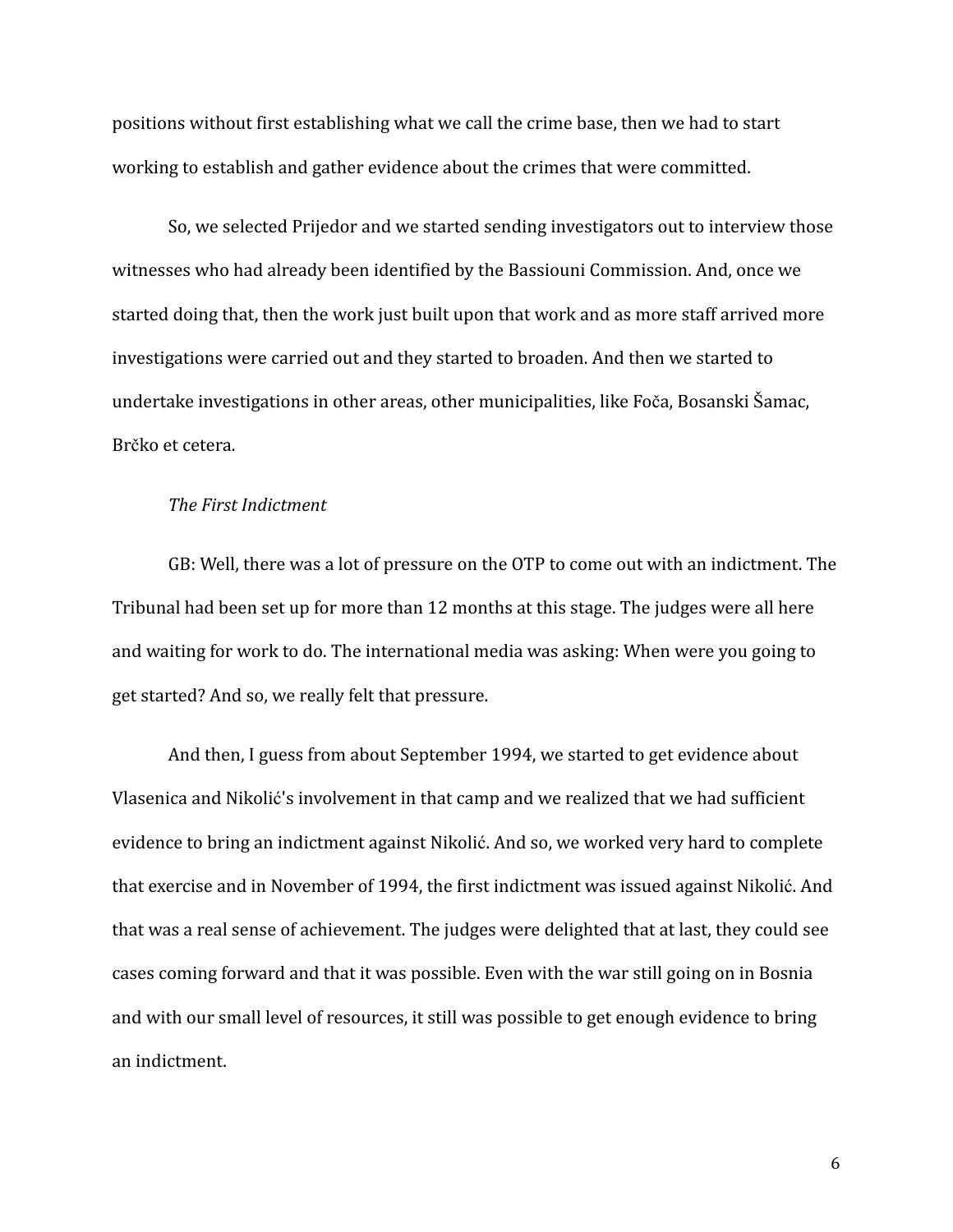The dilemma facing us, of course, was with our first indictment: What do you put in it? We had no real guidance as to what the judges would expect or what they would require by way of proof when the case went to trial. There were all sorts of legal questions that had never been determined, so we decided that the first indictment would contain all possibilities in the hope that, if the trial ever proceeded, we would get guidance from the trial chambers. So, our early indictments were in fact very broad. There were lots of charges, lots of issues and that was a deliberate policy to try and provide an opportunity for the trial chambers to start giving judgments and guidance as to where the law was going. And if you now compare our more recent indictments, there's a handful of charges and they're much narrower because the issues have already been determined by the trial chambers and the Appeals Chamber. So, we know what to expect, we know what is required and we can now adjust our indictments accordingly.

#### *Troubling Absence*

GB: I don't know that that really affected us all of that much because we all, those of us who were working here, had the belief that it was going to succeed. We knew it would succeed because, with the experience with the Nazi cases, we knew you could do it and if we could bring cases to trial after 50 years then we knew it must be possible to do it when the crimes were still being committed as we were investigating. So, we had no doubt that it would succeed.

The lack of a prosecutor's presence in The Hague was troubling, but it was also important that the first prosecutor be the right choice because that person would set the credibility of the Tribunal, particularly as it was going to be the Prosecutor's office in the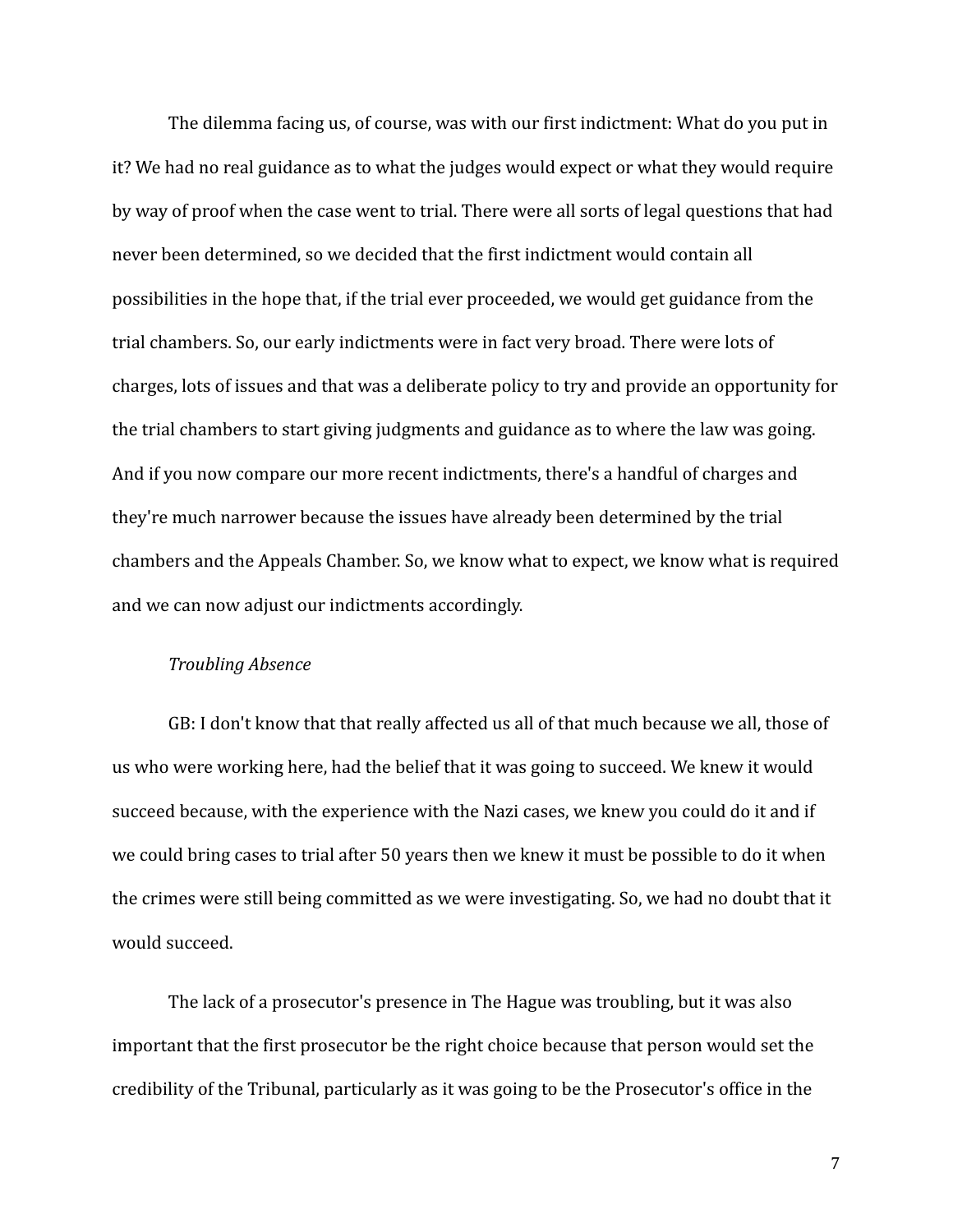early days, in the early years, that would be setting the pace of the work. So, it was important to have a prosecutor who had the standing and the credibility in the eyes of the international community, in the eyes of the judges. And when justice Richard Goldstone was appointed and then arrived here, we were all very relieved.

There were some legal debates in the office here as to whether, as the deputy prosecutor, I had the authority in the absence of there ever being a prosecutor to sign indictments. So, I just took the attitude: Well, we'll worry about that when we come to it. In the end, it was not an issue because when the first indictment was ready justice Goldstone was here already.

## *Three Chief Prosecutors: Similarities and Differences*

GB: Well, I think the similarities are in the fact that our mandate has remained constant, right from the very beginning, to investigate and prosecute those who are most responsible. The personalities were obviously quite different, but that was only because they all came from different backgrounds and with different experiences. But that has not interfered with the level of the work.

When justice Goldstone first arrived, he said he was delighted to see that there was a fully functioning prosecutor's office that had been set up and he was quite happy to continue with the structures and what had been set up before he arrived. So, it was just a continuation of the work that was already ongoing when he arrived and, of course, he provided more leadership and gave the whole process more authority.

When justice Arbour started, again, it was basically a continuation, although her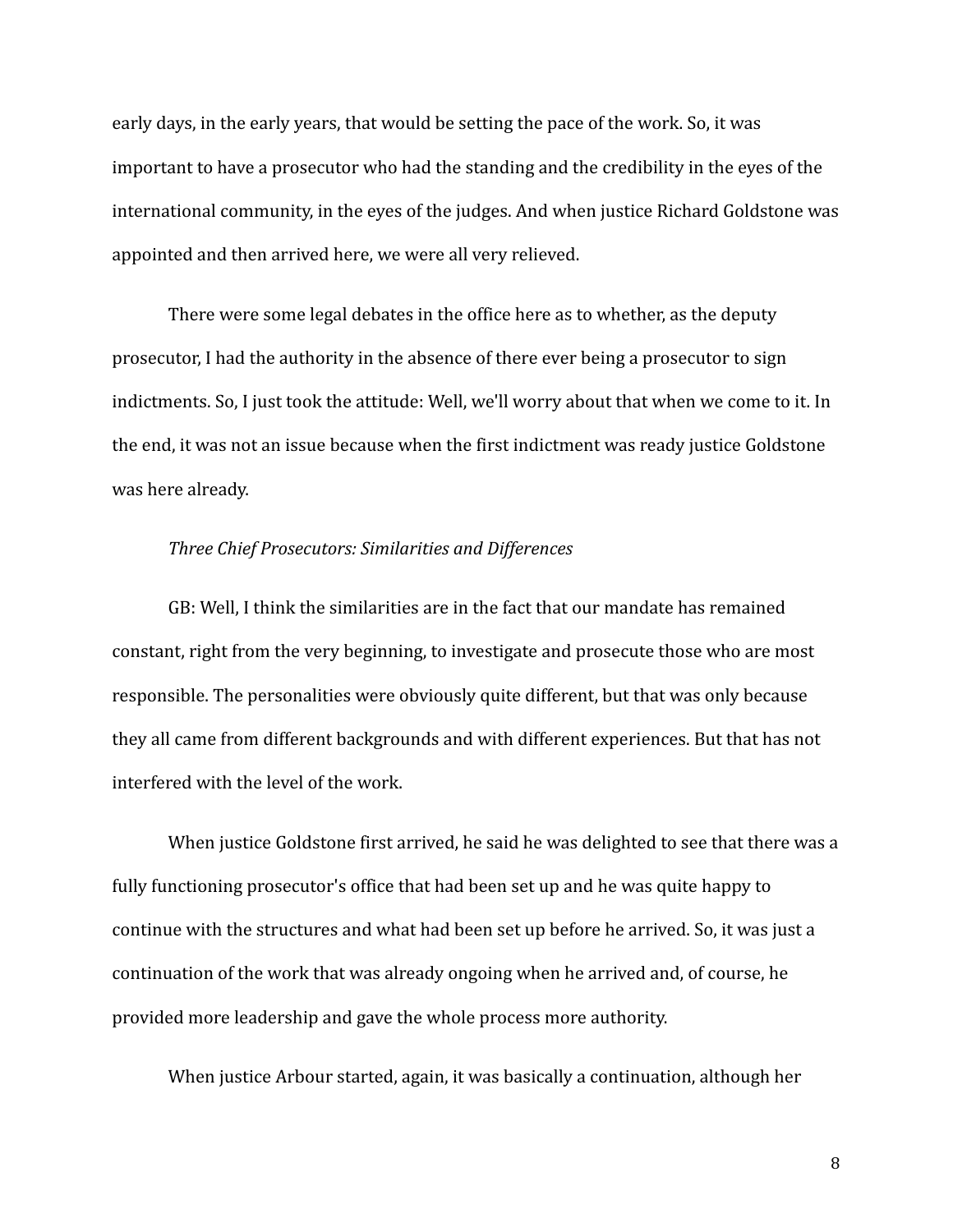focus was not so much gaining credibility for the institution, because that had already started to be achieved. The problem that we were confronting when she arrived was the non-apprehension of fugitives.

Justice Goldstone, before he left, had set some work in motion to try and overcome that problem and justice Arbour continued with that work. And as a result of her activities and work, we were able to see the first arrests by UNTAES and then SFOR in June and July of 1997. And that really broke what was becoming a major obstacle for the Tribunal because the whole institution was losing credibility. We were issuing indictments, which was fine, but without the arrests, people were beginning to wonder whether we were just a toothless tiger. So, when the first arrests started that's when real credibility started to be attributed to our work. And so, Louise Arbour was very instrumental in achieving that result and then continuing with it.

And, of course, as her period went on, we saw Kosovo erupting into all sorts of problems, but that provided us with the opportunity to investigate Milošević, because we knew that with his responsibility for Kosovo, as the president of Yugoslavia, he had direct de jure responsibility for those crimes. And we recognized that it would be easier to indict him for that than it would be for Bosnia and Croatia. So, her focus then shifted to investigating Milošević and you know the outcome of that. He was in fact indicted by her and he's now standing trial. So, I think that was probably one of the achievements of Louise Arbour.

The third prosecutor Carla Del Ponte came. Her attitude was different because she came from a civil law background. And with a civil law president, in president Jorda, their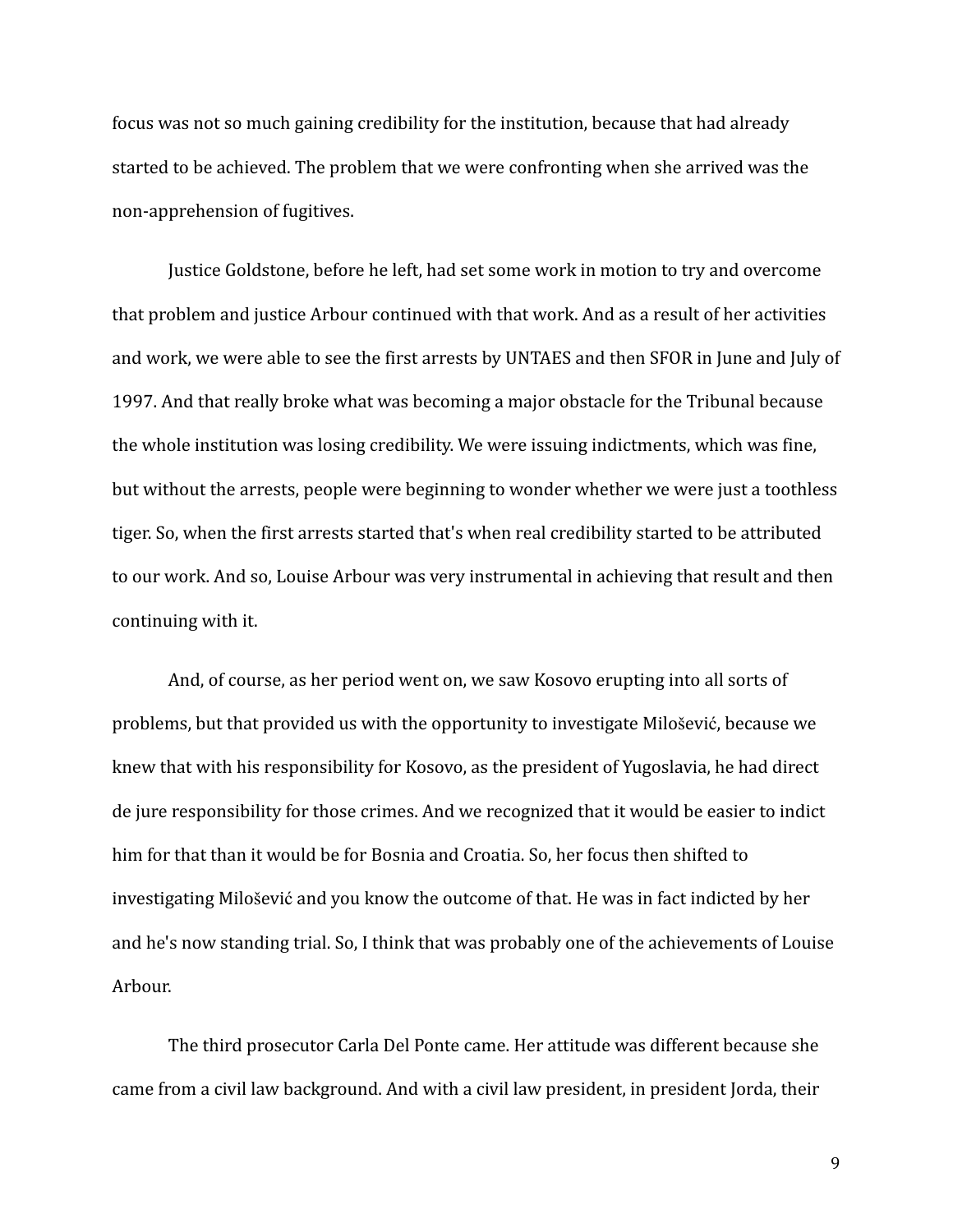attitude to the work of the Tribunal was somewhat different. And so, we saw a change in emphasis in some areas. But primarily, the work was still proceeding. We still had our original list of indictees to pursue and she continued with that work and those indictments are still being issued progressively as we gather the evidence and we're satisfied that the cases will stand up in court.

Her involvement in the courtroom has been a little bit more. I think Richard Goldstone and Louise Arbour were quite happy for the senior trial attorneys to appear in court and leaving it for them to take the responsibility for the cases. But Mrs. Del Ponte likes to be seen in court and we see her appearing in all the major cases. And I think that's important, but that's something that's different between the different prosecutors.

## *The Tribunal Fatigue*

GB: I think the completion strategy has been developed in recent times because the international community would like to see the Tribunal complete its work within a time frame that is both foreseeable and in a way that's not going to be a drain on the international purse because the international community will now be funding and supporting the ICC.

The Tribunal does cost a lot of money and I think there was an inquiry to see when is the work likely to finish. So, we examined the possibilities for this and we realized that the Tribunal could finish its work by about 2010 if we were able to send some of the cases back to the local courts in the former Yugoslavia.

We realized that this was also consistent with our mandate of bringing peace and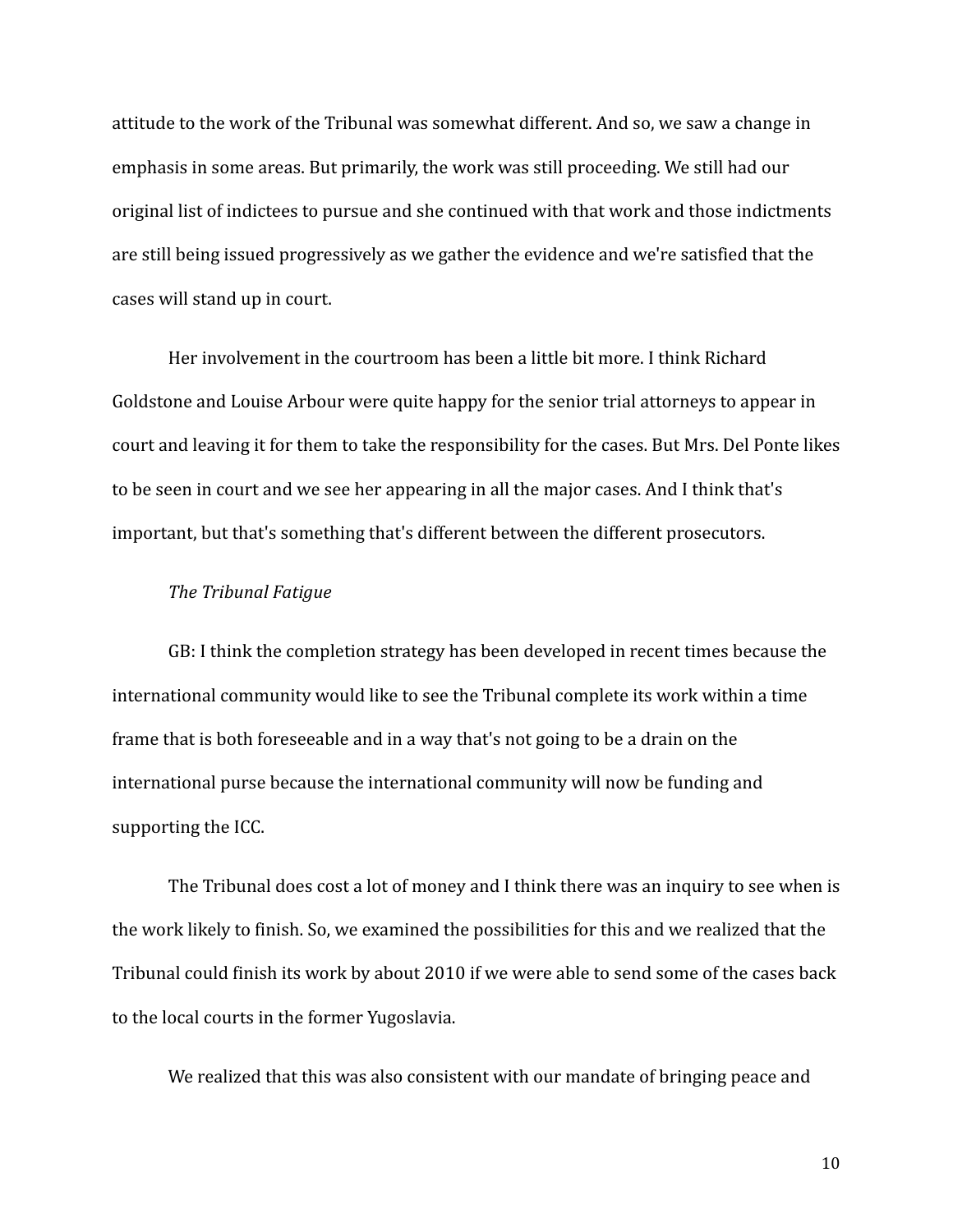stability to the Balkans, because if the countries of the former Yugoslavia were prepared to seriously tackle the question of war crimes prosecutions and they were doing it in a fair and honest manner then the Tribunal was achieving what it was set up to do, namely establishing the rule of law. And all of that, by bringing war criminals to justice, would contribute to lasting peace. So, we saw the whole notion of reform of the judicial processes in the former Yugoslavia as being critically important.

And if the Tribunal could encourage that by saying it was prepared to hand some of its cases back to those local courts then that might speed up that process of reform which frankly was and still is looking rather dismal. But there's now dialogue about this. The international community is aware of the need to put more effort into judicial reform in the region and if that's the outcome of this effort then, I think, a lot would have been achieved. And if the Tribunal can, in fact, hand some of its cases back and at the same time exercising some supervisory role over that process, then it builds confidence in the process. And if the victims are able to accept the process then, I think, we've gone a long way.

So, that's what we're aiming at doing - completing those cases that are really quite serious and should be dealt with here in The Hague and at the same time handing cases back to the local courts under the supervision of the Tribunal.

### *A Transition Strategy*

GB: We are in fact developing a strategy to provide a transition phase. You will see, when the Tribunal's budget document goes before the Budget Committee in New York, that it has already been contemplated that we will prepare dossiers in relation to every single individual who has ever been accused of a war crime. All of the material held in the OTP will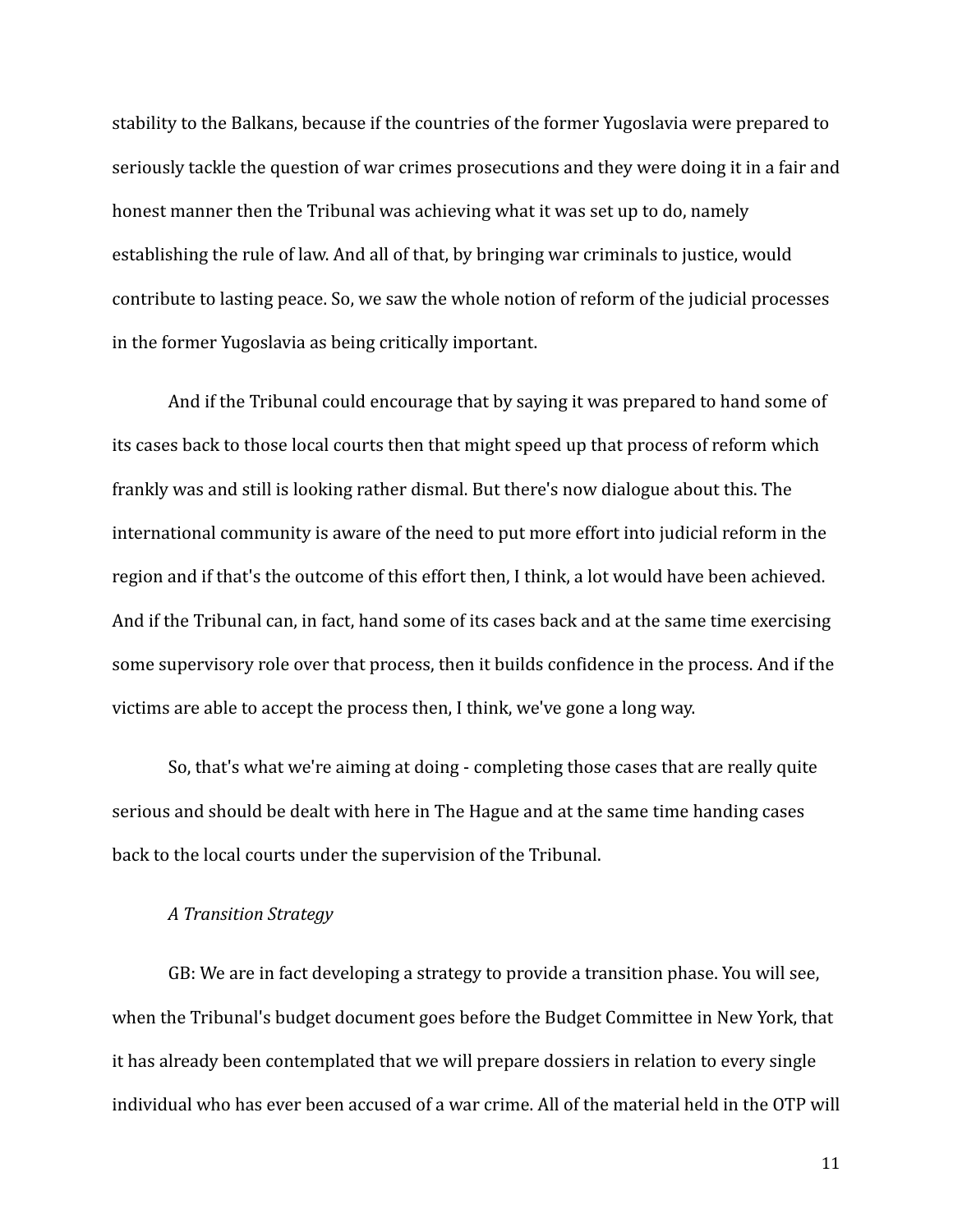be scrutinized and we will put into one dossier all of the evidence we have against the thousands of people that would be suspects. And it's our intention to transmit these cases, to transfer the dossiers to the responsible courts in the former Yugoslavia with the intention of giving them the evidence that we've gathered in relation to these people. In some cases, it may consist of a mere allegation from one witness, for example, that a person of a particular name committed a particular crime. Without anything further, it would be just a mere allegation, plus a means of investigating it by following up that witness. Or it could go to a dossier where we've got statements from several witnesses and perhaps some forensic evidence. But it would then enable the local authorities to examine these dossiers and they can make the determination whether they will continue with them.

And it's for that reason that it's also important that the domestic courts in the former Yugoslavia adopt the capacity to be able to deal with these cases. Perhaps not all of them will be dealt with by way of prosecutions. It could well be that some truth and reconciliation process would be required. But, these dossiers would also be important to enable that process to proceed.

So, in other words, we recognize that the work we've done over the last nine years won't just be locked up and no one will benefit from it. We will put that material together and we will hand it back to the appropriate authorities for them to work on.

### *Excitement and Frustrations*

GB: I think the most exciting moment would have been when the first arrests by SFOR started. My entire period here has been full of excitement and wonderment and, you know, I've just enjoyed the entire experience. So, it's difficult to point to anything that really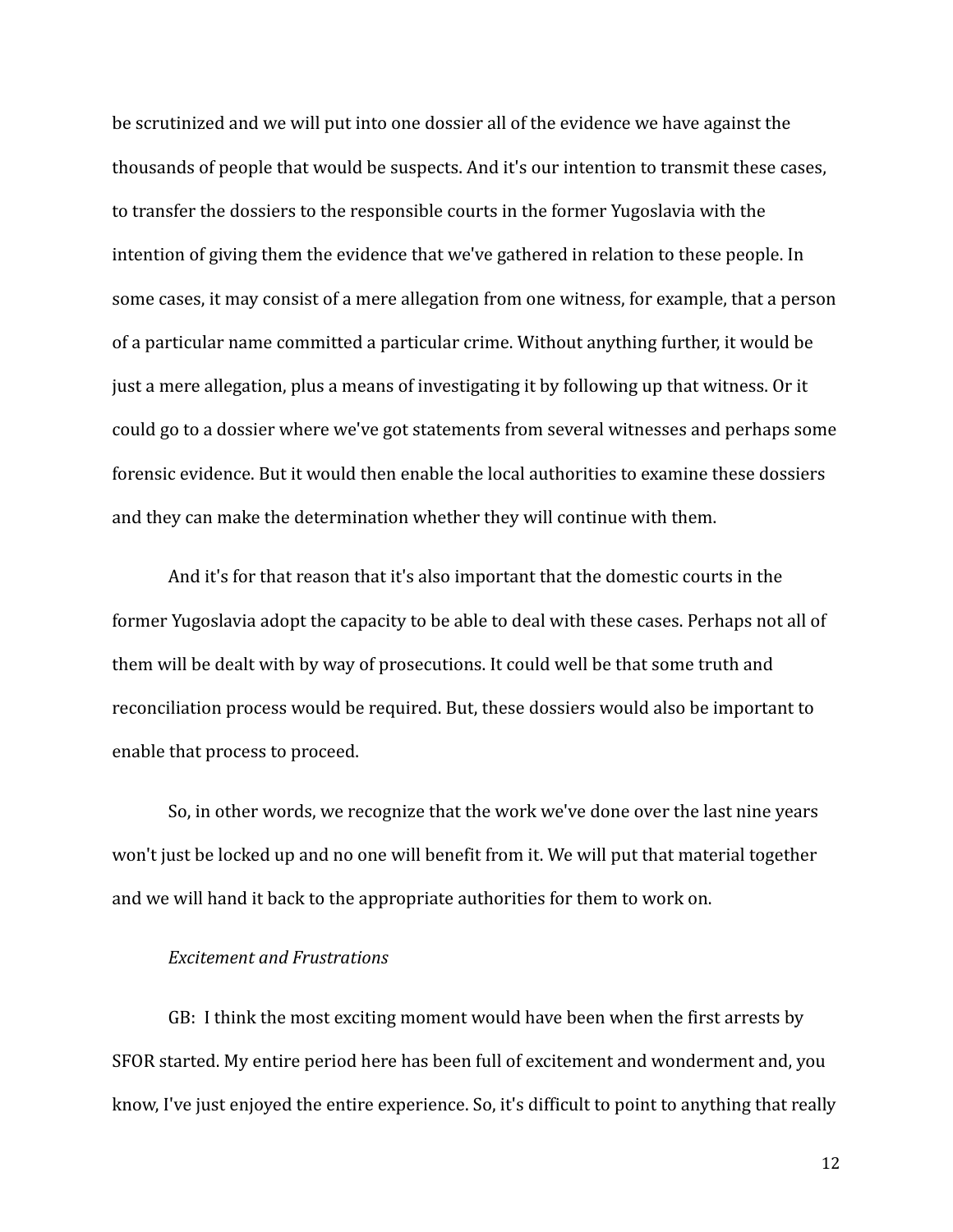stands out.

But, as we were going through the beginning of 1997 and we saw the obstacles that were starting to face the Tribunal, its very existence was being threatened, I believe. And as we were trying to get SFOR to start arresting people and they kept saying: No, no, no, it was becoming increasingly frustrating. So, when that event happened with the first SFOR arrest, which was then followed by a second and was then followed by a lot of voluntary surrenders, then I knew, at that moment, that there were going to be many trials and the work would just flow naturally, without all of these pressures being placed on the Tribunal.

So, for me, that was a turning point and it does stand out as being, you know, a major moment in the Tribunal's life and I felt very, very happy.

There are others, of course, with the indictment of president Milošević and the ending of the Kosovo war without much drama, because issuing that indictment when the war was still going on was a brave act. So, that was a moment of relief when that war stopped following the indictment of Milošević. And, of course, the day he was surrendered to the Tribunal was another high point.

So, I think those three moments stand out more than any others.

The biggest frustrations? I don't know. You face frustrations on a daily basis. And probably I've already mentioned the biggest frustration and that was the period leading up to the SFOR arrests, when we thought we were... the whole Tribunal could have failed at that point after all the work that had been done up to that point. And frustration because we realized the potential, we knew it would succeed, but unless we had people to prosecute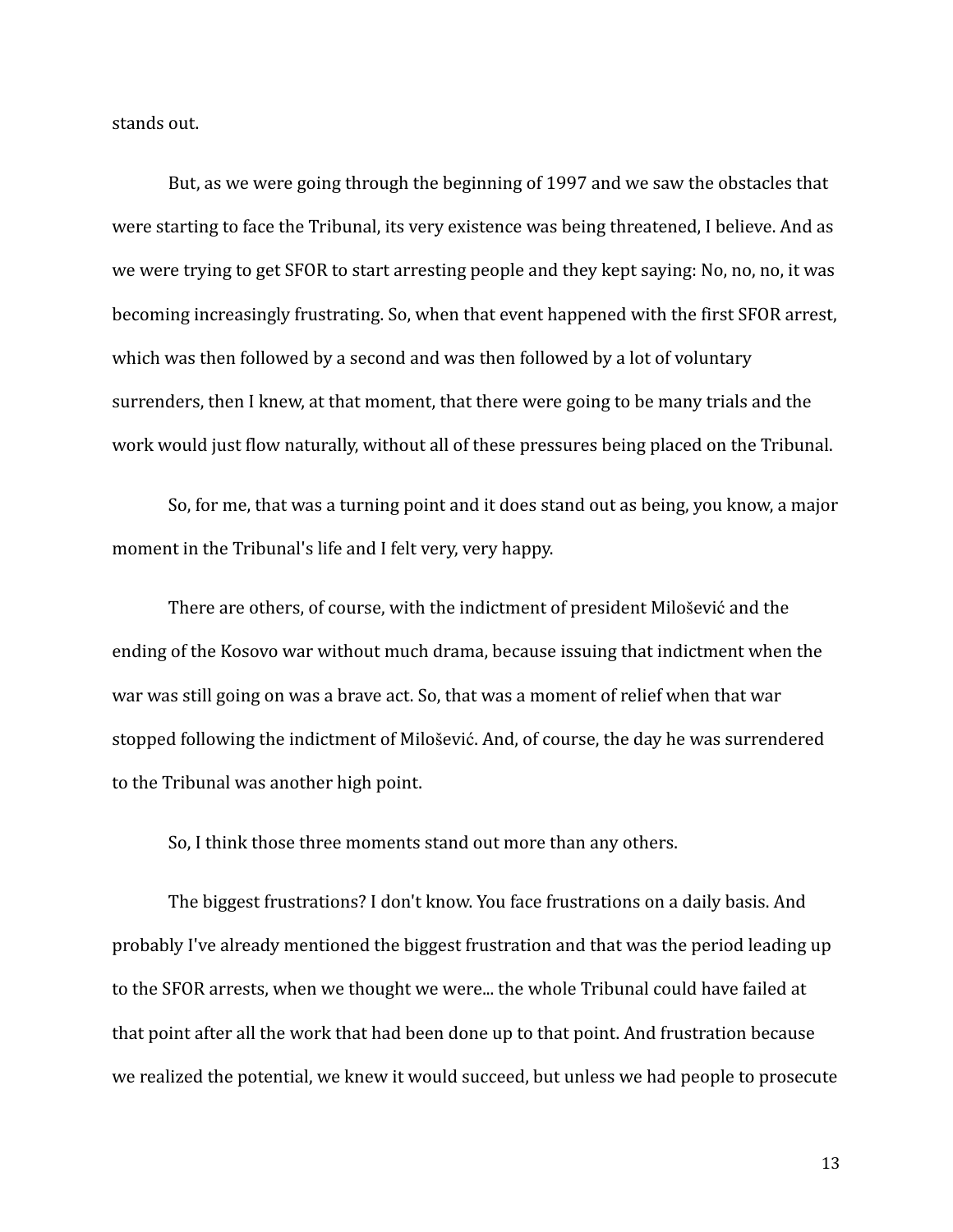in the courtroom then it would fail. So, I think that was probably the biggest frustration in my time here, as well. And both of those events have now passed into history.

#### *Breakthrough in the SFOR Attitude*

GB: Well, I think the work of Louise Arbour and her staff were instrumental in providing the breakthrough in the SFOR arrests. We were increasingly frustrated that the position that SFOR was adopting was that they would only apprehend indicted accused if they encountered them in the course of their duty. And of course, that was the major obstacle because it never occurred that SFOR confronted these people in the course of their duty. The fact that they were sitting in the same restaurant, the explanation was that: Well, the SFOR soldiers were off duty and hence if an accused, indicted accused were sitting at the next table there was no encounter. So, that was increasingly difficult.

An event occurred in March of 1997 which provided us with a marvelous opportunity. And that was when one of our investigators was in Prijedor and he was talking to one of the local SFOR commanders who was expressing frustration at the constant obstacles that Drljača, the then local chief of police, was providing to the local SFOR people. And the comment was made by the SFOR commander that if we were able to indict Drljača, SFOR would arrest him. That SFOR commander didn't realize that we were on the verge of indicting Drljača in any event. So, within two days of that statement being made, we had an indictment prepared, submitted for confirmation and it was confirmed shortly after that and we got the arrest warrant and we kept it sealed. We then served that sealed arrest warrant on SFOR and we said: We know you are encountering Drljača in the course of your duties, so you now will have the obligation, when you next encounter him, to arrest him.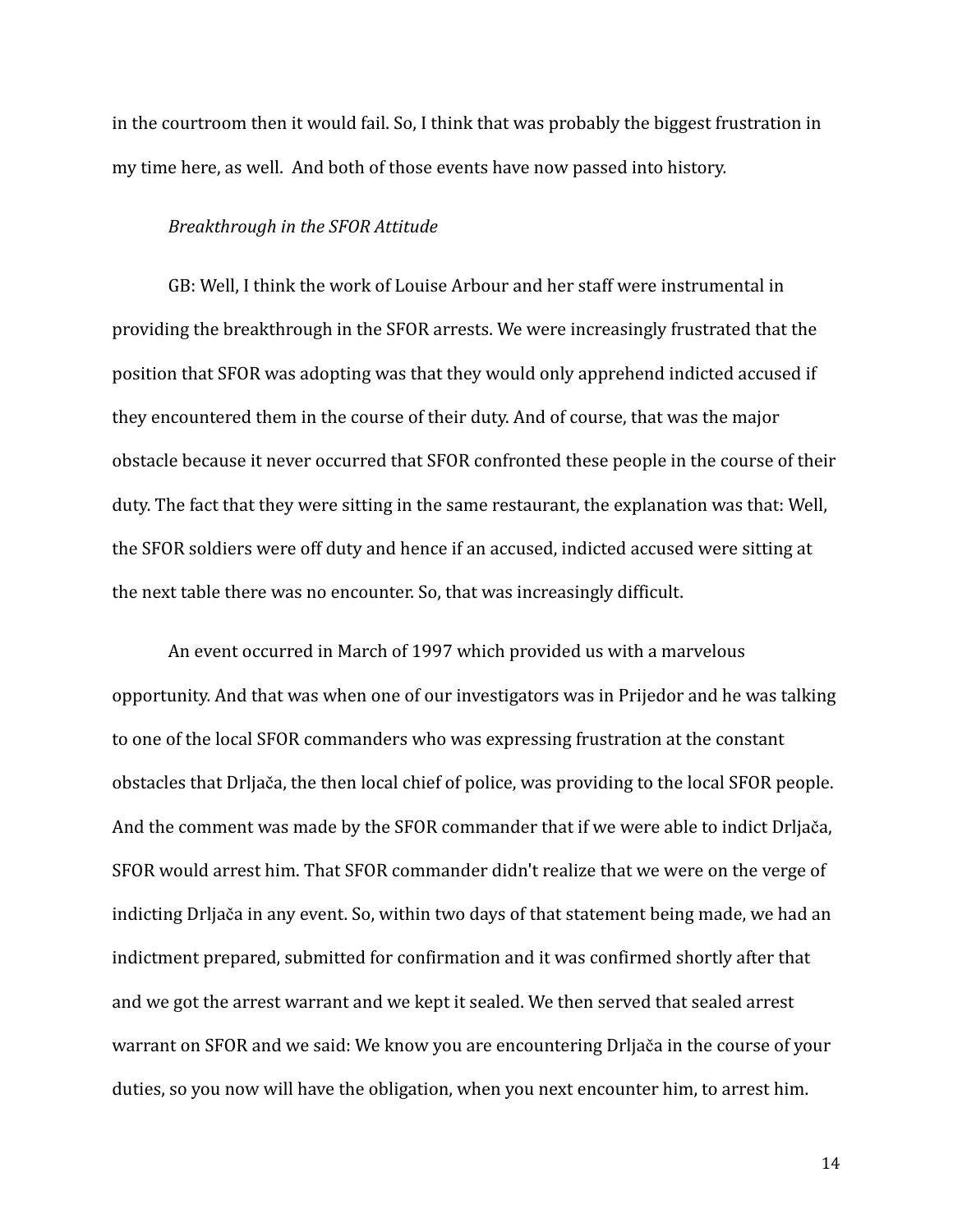So, that indictment was delivered and I must say that that incident caused a great deal of contention within NATO and SFOR and there were a lot of dealings and a lot of negotiations between our office and NATO, and some of the member states of NATO. And Louise Arbour stood her ground and she insisted that she would publicly expose NATO if they refused to arrest Drljača.

At the same time, we had been working on the arrest of Dokmanović with UNTAES. We had already had positive indications from ambassador Klein that he would be prepared to arrest any war criminal in his area of responsibility. And so, we worked towards the apprehension of Dokmanović and, as you know, that preceded the SFOR arrest by some days. I think that the fact that the UNTEAS arrest took place encouraged SFOR to do it, but the planning of the operational planning by SFOR to arrest Drljača was taking place anyway. So, to some extent, it was a coincidence that Drljača's arrest followed only a few days after Dokmanović's arrest.

And so, that's how it happened, I think, the prosecutor realizing that an indicted war criminal was in fact being encountered by SFOR on a regular basis. We knew we were in a position of strength and we just pushed that issue until it happened. And when SFOR realized that World War Three wasn't going to start after they started to apprehend people and that it wasn't going to involve a lot of retaliations then SFOR's confidence to proceed with more arrests was just strengthened and that's what eventually happened.

## *The Tribunal Will Not Close the Door without Karadžić and Mladić*

GB: I'm more confident that general Mladić will be here, assuming he can be found in Serbia. I think if he's located he would be surrendered. When you look at the problems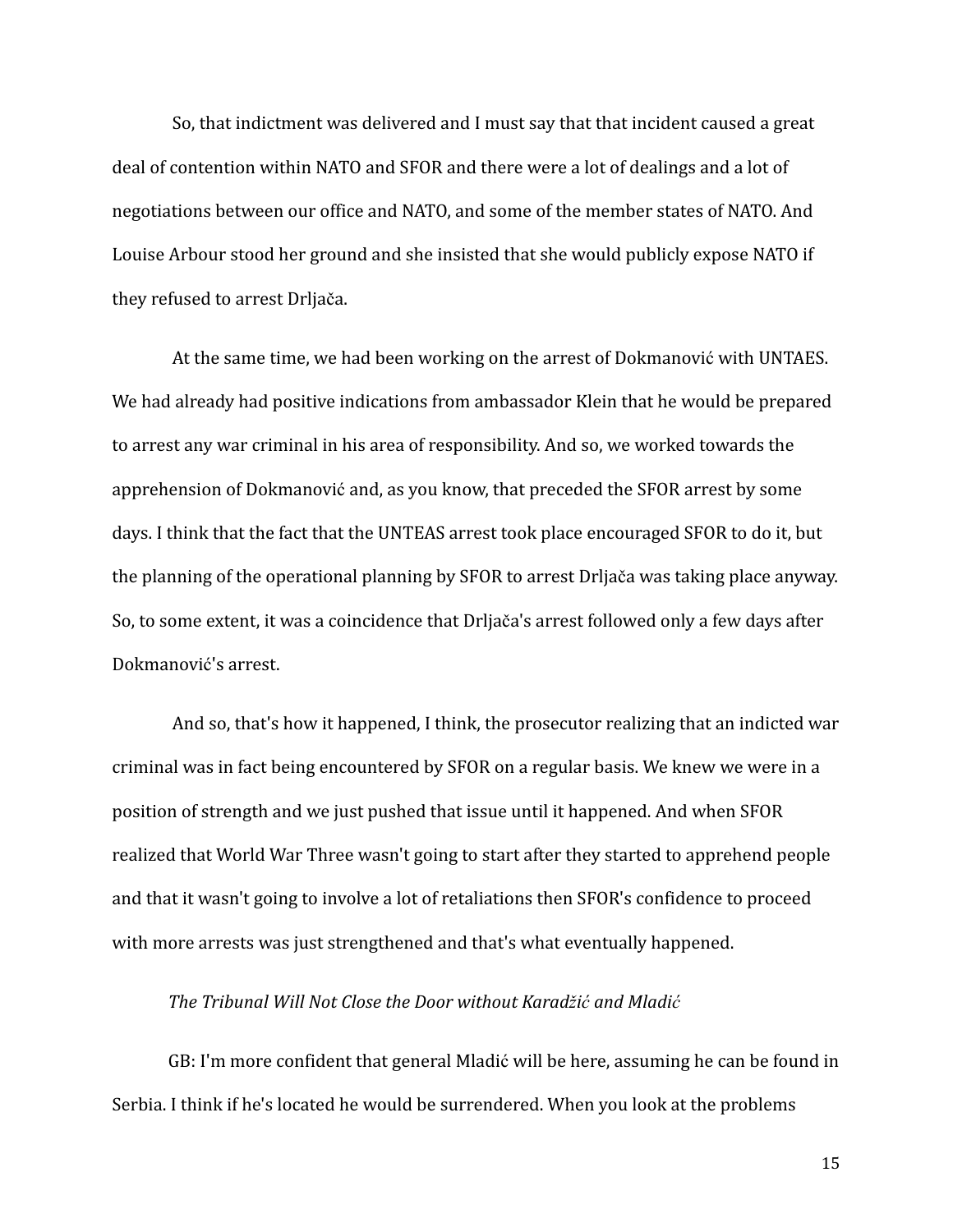being confronted with the authorities in Republika Srpska and the level of support that they're giving to Karadžić then a lot of changes are going to have to occur, I think before anyone can get near Karadžić. But, mark my word, I think until both Karadžić and Mladić are here in The Hague the Tribunal is not going to close its doors.

We cannot walk away from prosecuting those two individuals. So, while ever they're still alive I believe the Tribunal is going to remain in existence because the whole process will fail unless those two people are apprehended, surrendered, and prosecuted before this Tribunal. So, the extent to which the international community can bring about and affect their arrests then it's obviously in their interests to do so because that means the Tribunal will then be able to eventually close its doors.

## *Plea Agreements, Reconciliation, and Public Interest*

GB: As far as pleas of guilty are concerned, I think in many jurisdictions throughout the world where there's a heavy caseload the fact that accused persons and defendants are prepared to plead guilty enables cases to proceed more quickly. The same is now starting to be true of this Tribunal. There's a backlog of cases, people are waiting in custody, so the more pleas of guilty there are then the quicker the process will proceed.

Now, that's just an ancillary factor to what is more important and that is the acknowledgment by the accused that they were responsible for the crimes with which they have been charged. I think it's very important for the reconciliation process if it involves an acknowledgment of what they were responsible for and what they actually did. And if it's done with genuine remorse and if it's done in a spirit of cooperation where they can also assist others being convicted for their responsibility, then, I think, that's a goal that is in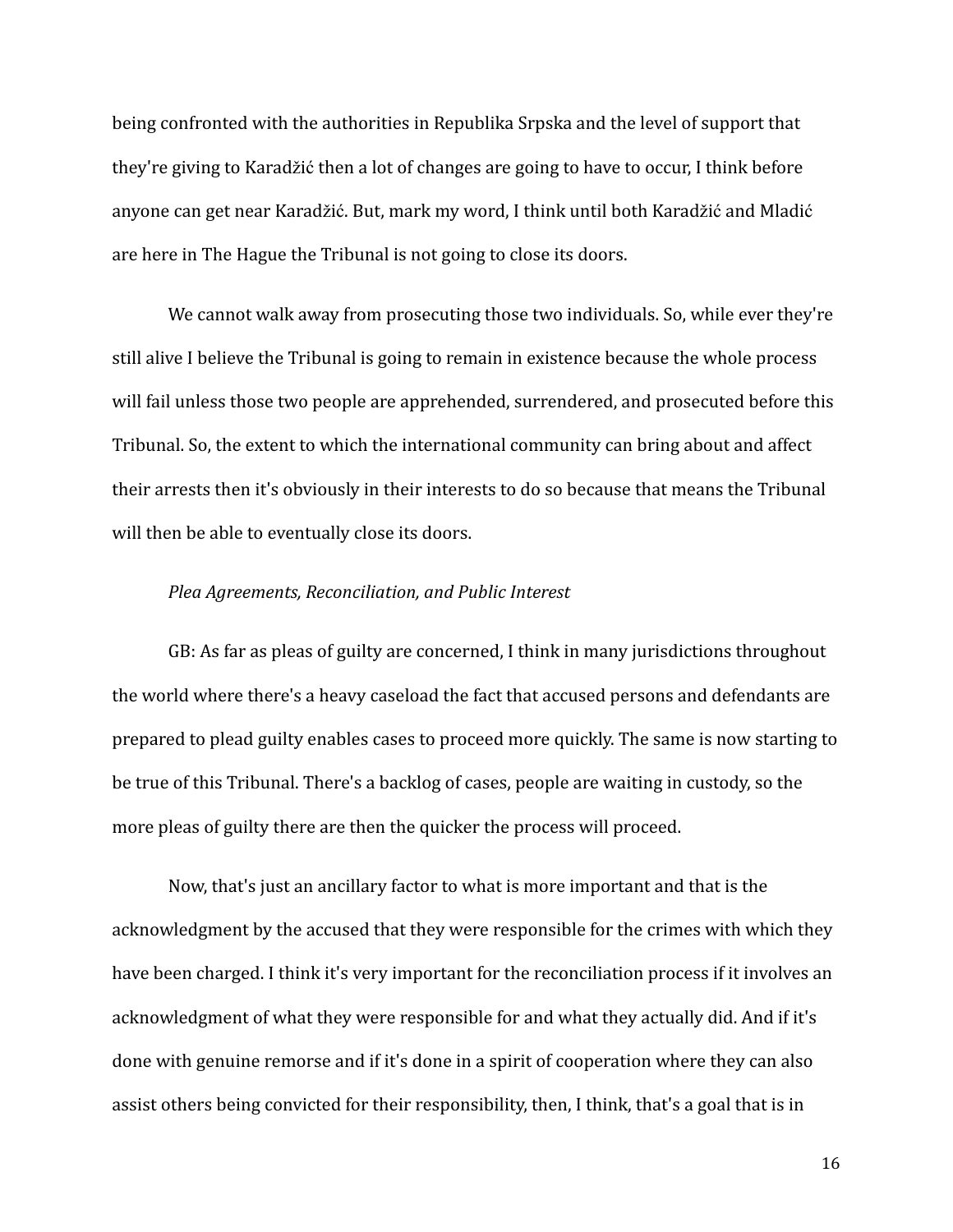everybody's interests.

However, when compromises are necessary, then you have to question whether it's in the public interest. The public interest is the public interest of the international community, as well as, of course, the most important part - the interest of the victims themselves. Because unless the process, whether it's by way of trial or by way of a plea of guilty unless the victims are truly satisfied that justice was done, then the case or the process could be said to have failed in one important aspect.

We're already seeing that even after trial when persons are convicted, some of the sentences are not very severe and could be accused of being lenient. So, that's the environment within which the Tribunal operates. So, accepting pleas of guilty and seeing sort of lower range sentences being passed is consistent with the sentencing practices of the Tribunal in any event.

What the prosecutor has to weigh up is whether or not accepting in an agreement for a plea of guilty to accept a low sentence. Then we have to calculate whether that's going to be acceptable to the victims and to the international community. This always involves a subjective judgment, and you can look at it from different points of view. And some will say that it's insufficient, it's too lenient and that makes the process unfair. And others would say: Well, it is fair when you look at what else is being achieved by way of acknowledgment of guilt and speeding up the process, and contributing to the reconciliation process.

Now, there have been plea negotiations taking place in some cases where the accused says they're prepared to plead guilty only if a sentence of, say, five years is imposed. And the prosecutor will reject that in those circumstances where we believe that such a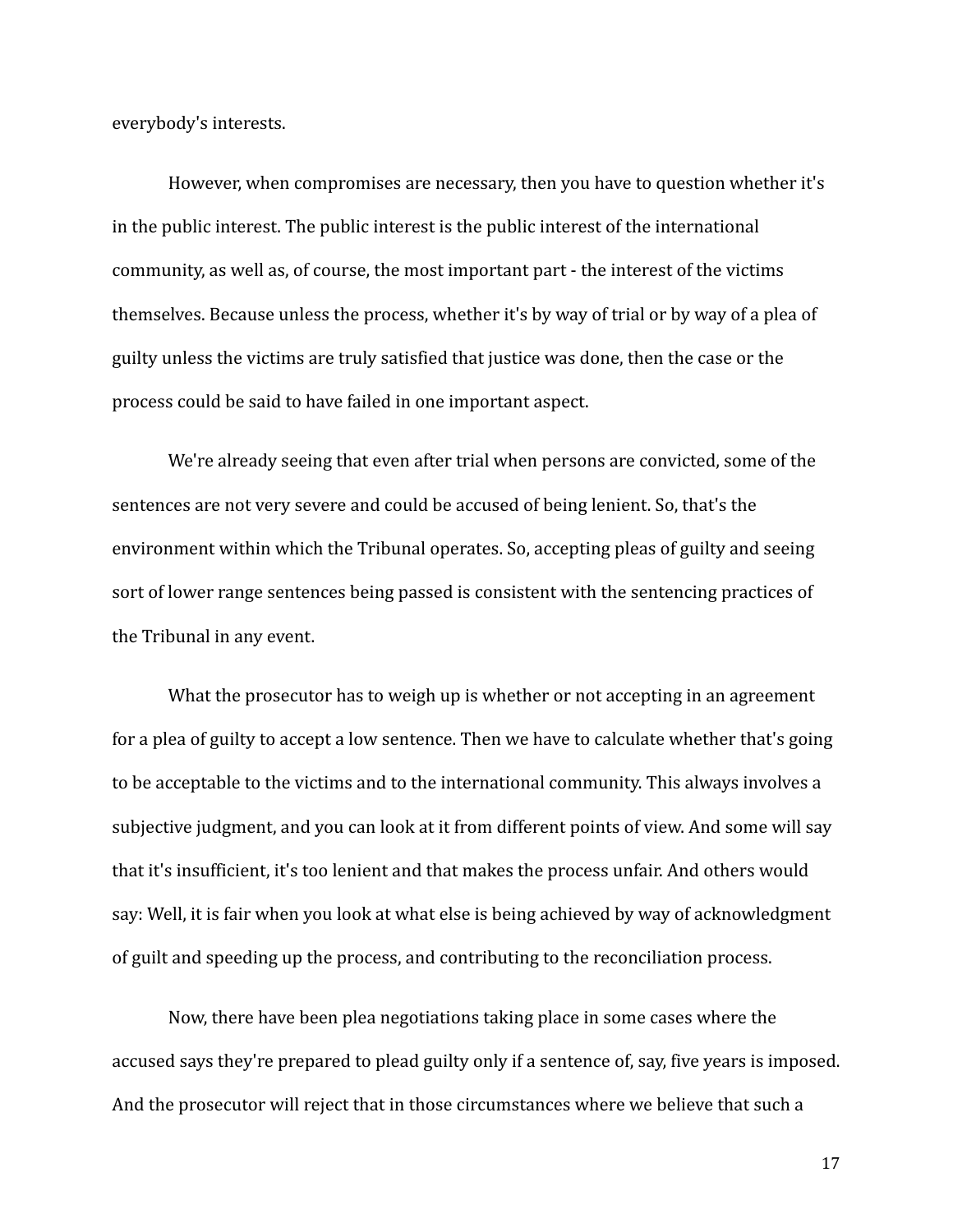sentence would just be ridiculous. So, we would refuse to enter into any negotiations with the accused if we thought the sentence was too lenient.

So, some plea negotiations have failed because we have refused to accept the period of sentence that the accused wants to receive. So, in those cases, pleas of guilty don't proceed and we go to trial. Where plea agreements do involve a sentence it's you can accept that we have weighed up all of the different considerations and we believe we can defend or justify a sentence within the range that is in the plea agreement. We recognize that probably the victims will not be satisfied but we then have a responsibility to explain our actions to the victims and we attempt to do that.

Pleas of guilty in that sense are perhaps a compromise, but overall, if it means that the cases can proceed more quickly, that people can contribute to the reconciliation process by acknowledging their guilt and giving evidence against others, then we believe and accept that it's a worthwhile process to maintain.

#### *Victims, Crime and Punishment*

GB: Well, I think you have to say that what goes with the sentence is a genuine expression of remorse and acknowledgment of guilt. And for a victim, I think, that's a primary factor - the fact that yes, this accused acknowledges that they hurt and harmed the victim, and the truth is effectively coming out as to what happened in the process so that it will enable eventually the victim to have finality to the process. They know who is responsible. That person has acknowledged that they've expressed sorrow for doing it and they've been punished for it.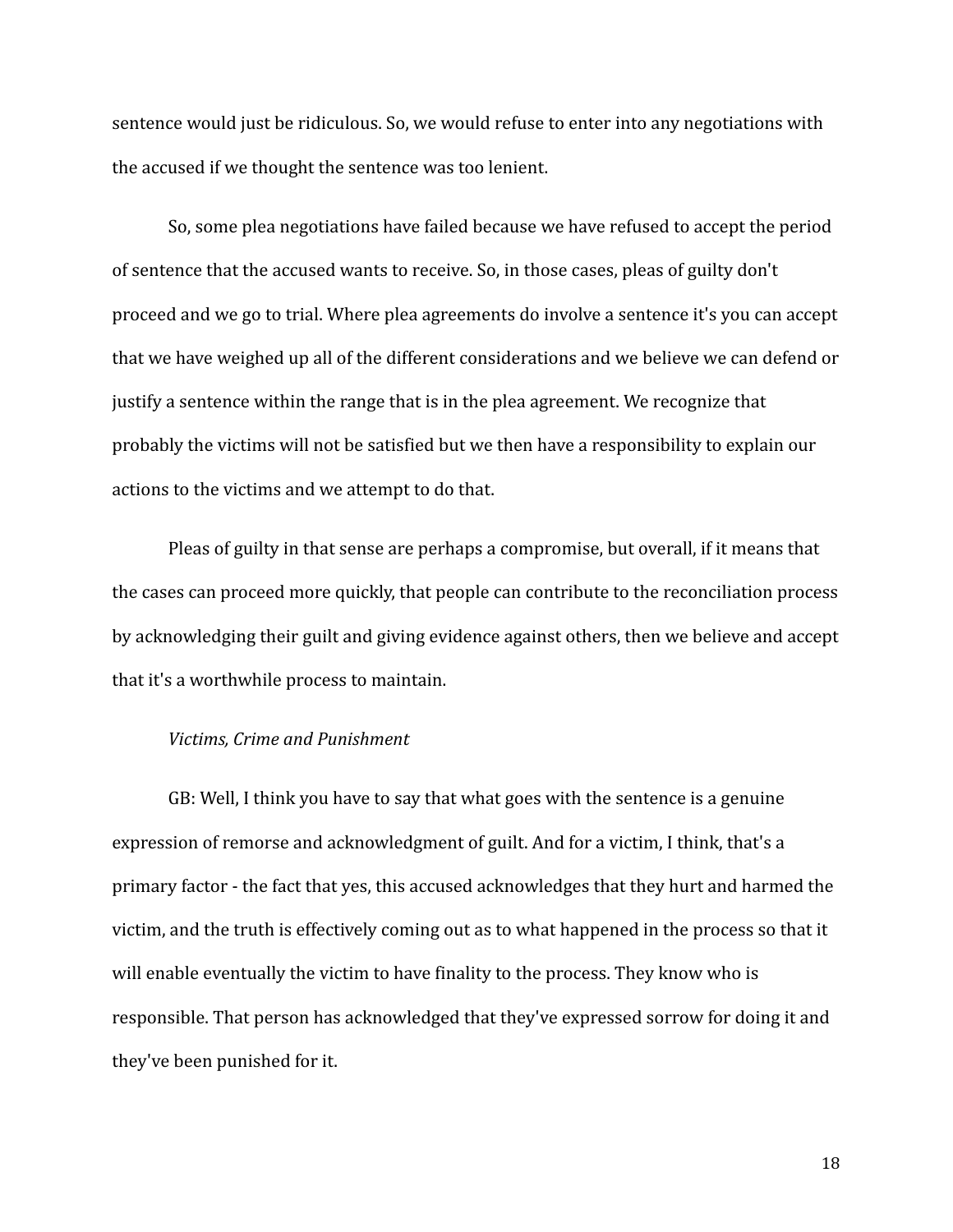The fact that the level of punishment may not satisfy the victim is a fact of life. I think any victim of any crime rarely feel satisfied that the person has been sufficiently punished for the harm and the anguish and the suffering that the perpetrator has committed. And, for example, whenever in most countries there's an atrocious crime against young children or something like that you often hear an outcry that they should bring back the death penalty. You know, this is a natural reaction on the part of victims and I think we can all see ourselves in that situation sometime or other. But, generally speaking, there's a realization on the part of victims that: Okay, the world is not perfect and this is just the way that that it is, but at least the victim can be consoled that, consoled rather in the sense that someone has been held accountable for the crime and the person has been punished and that person will carry forever the stigma of being convicted and punished for the crime against that particular victim.

This is the way we try and explain it to victims. Some victims accept it and some victims don't. And, under the circumstances, I don't know that we can do anymore. And, you know, the whole process of criminal justice is less than perfect and in that regard, this Tribunal is no different to any other criminal jurisdiction throughout the world.

#### *The Next Ten Years*

GB: I think the next ten years will be relatively easier than the first ten years because, you know, the Tribunal has already built up its credibility. When the investigations finish at the end of 2004, that will shift the focus primarily to prosecution work, so that our attention will be focused then on just the courtroom activities and everything that goes along with that. So, in that sense, it will be easier. Of course, we will maintain our activities